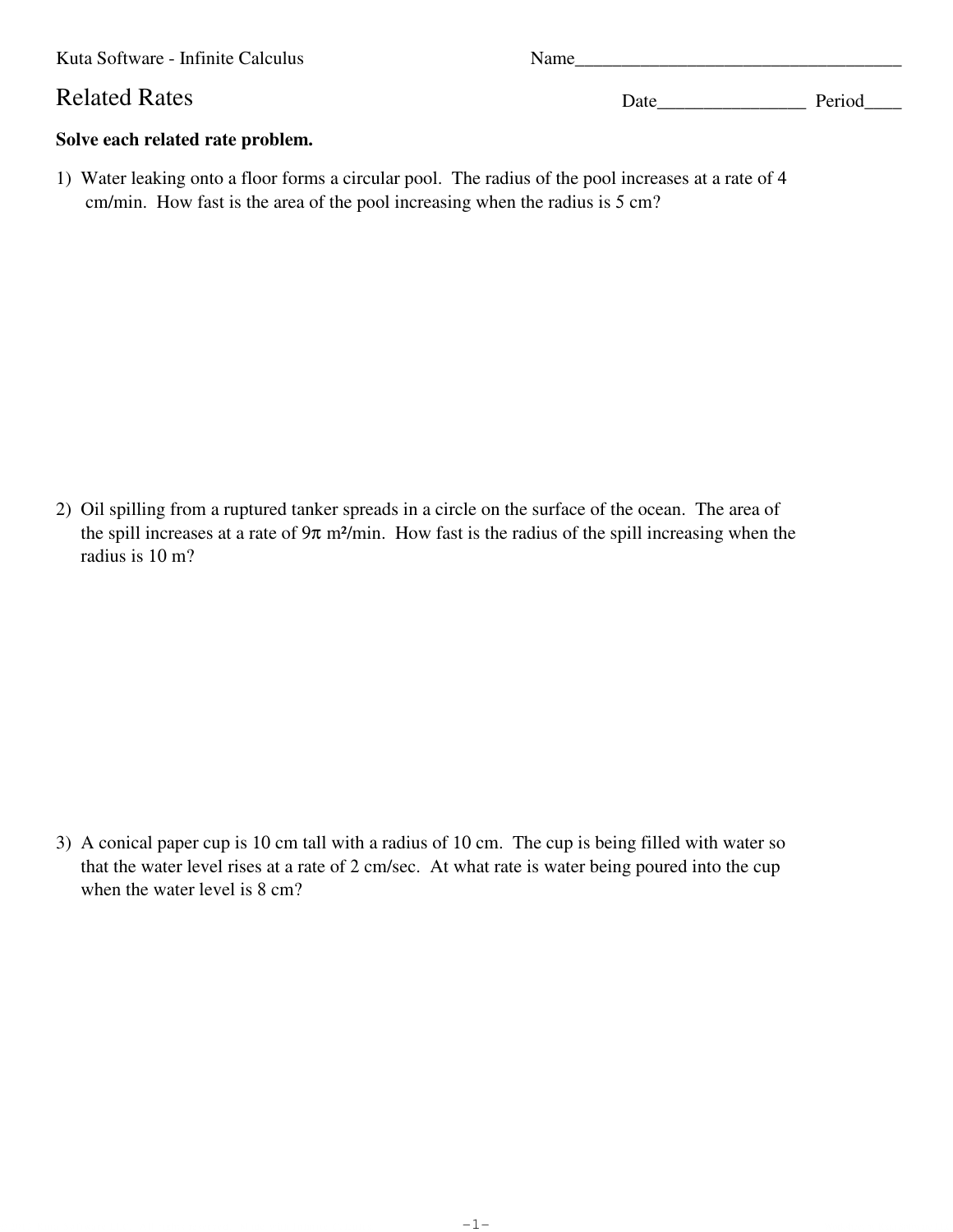4) A spherical balloon is inflated so that its radius (*r*) increases at a rate of 2 *r* cm/sec. How fast is the volume of the balloon increasing when the radius is 4 cm?

5) A 7 ft tall person is walking away from a 20 ft tall lamppost at a rate of 5 ft/sec. Assume the scenario can be modeled with right triangles. At what rate is the length of the person's shadow changing when the person is 16 ft from the lamppost?

6) An observer stands 700 ft away from a launch pad to observe a rocket launch. The rocket blasts off and maintains a velocity of 900 ft/sec. Assume the scenario can be modeled as a right triangle. How fast is the observer to rocket distance changing when the rocket is 2400 ft from the ground?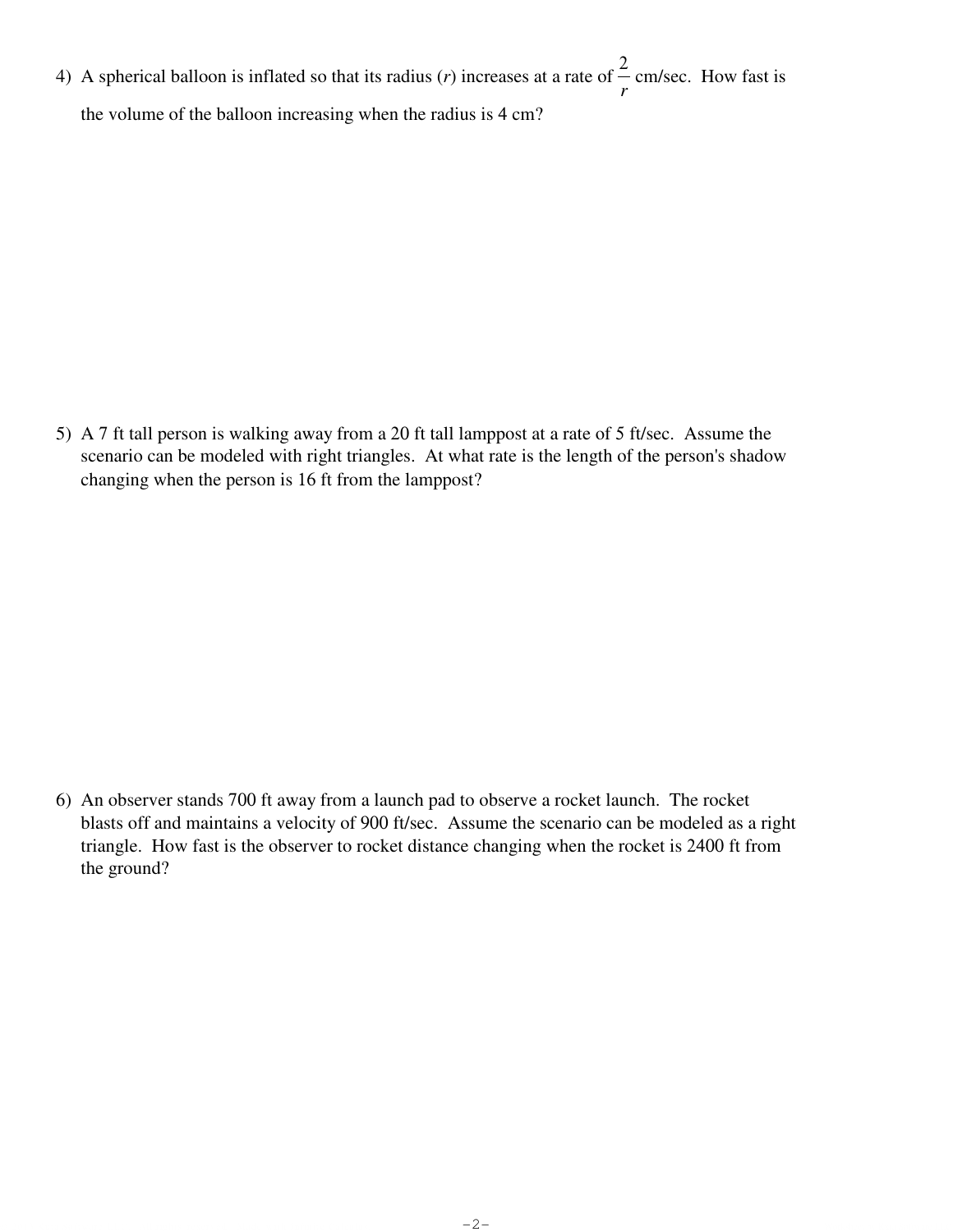Kuta Software - Infinite Calculus Name

Related Rates Date Date Period

## **Solve each related rate problem.**

1) Water leaking onto a floor forms a circular pool. The radius of the pool increases at a rate of 4 cm/min. How fast is the area of the pool increasing when the radius is 5 cm?

 $A = \text{area of circle}$   $r = \text{radius}$   $t = \text{time}$ Equation:  $A = \pi r^2$  Given rate:  $\frac{dr}{dr}$ *dt*  $= 4$  Find:  $\frac{dA}{dt}$ *dt r* = 5 *dA dt r* = 5  $= 2\pi r \cdot \frac{dr}{dr}$ *dt*  $= 40\pi$  cm<sup>2</sup>/min

2) Oil spilling from a ruptured tanker spreads in a circle on the surface of the ocean. The area of the spill increases at a rate of  $9\pi$  m<sup>2</sup>/min. How fast is the radius of the spill increasing when the radius is 10 m?

$$
A = \text{area of circle} \quad r = \text{radius} \quad t = \text{time}
$$
\n
$$
\text{Equation: } A = \pi r^2 \quad \text{Given rate: } \frac{dA}{dt} = 9\pi \quad \text{Find: } \frac{dr}{dt}
$$
\n
$$
\left| \frac{dr}{dt} \right|_{r=10} = \frac{1}{2\pi r} \cdot \frac{dA}{dt} = \frac{9}{20} \text{ m/min}
$$

3) A conical paper cup is 10 cm tall with a radius of 10 cm. The cup is being filled with water so that the water level rises at a rate of 2 cm/sec. At what rate is water being poured into the cup when the water level is 8 cm?

$$
V = \text{volume of material in cone} \quad h = \text{height} \quad t = \text{time}
$$
\n
$$
\text{Equation: } V = \frac{\pi h^3}{3} \quad \text{Given rate: } \frac{dh}{dt} = 2 \quad \text{Find: } \frac{dV}{dt} \Big|_{h=8}
$$
\n
$$
\frac{dV}{dt} \Big|_{h=8} = \pi h^2 \cdot \frac{dh}{dt} = 128\pi \text{ cm}^3/\text{sec}
$$